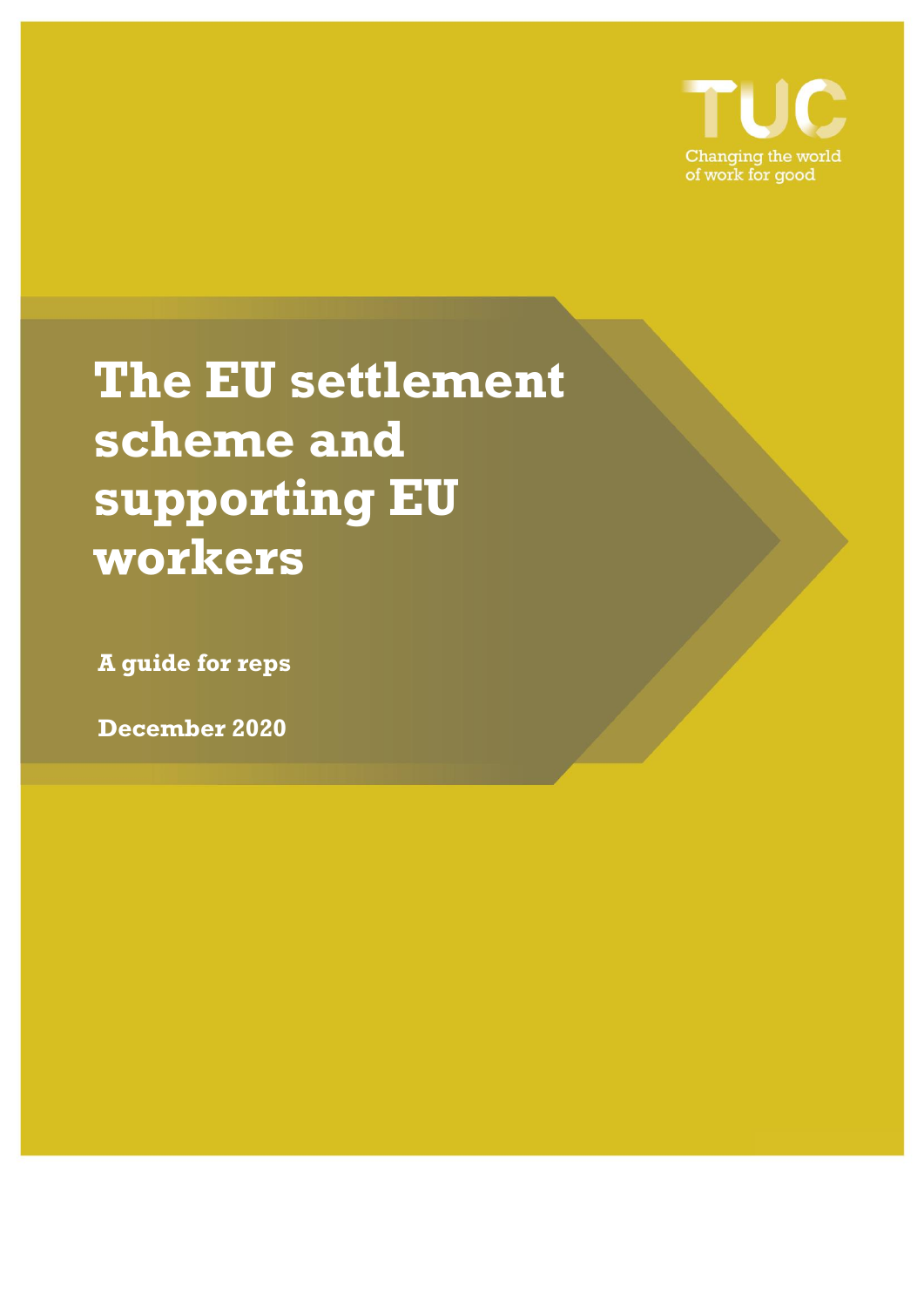### **Section 1 Introduction**

**The TUC stands for the rights of all workers, regardless of nationality or immigration status. Since the EU referendum in 2016, the TUC has been calling for all EU citizens to have a guaranteed right to remain in the UK. EU workers are a key part of our union movement, leading many campaigns to improve conditions and pay. EU citizens play a key role in our economy, society and communities, helping to keep our public services running and working in key roles in industries.**

**This guide gives trade union reps essential information on the government's EU Settlement Scheme to support members and prevent discrimination.** 

There is a lot of uncertainty currently about the rights of EU workers and the immigration system after the UK leaves the EU, as the government's plans for immigration are still developing. It is important for reps to stay up to date with developments – keep an eye on the Home Office website:

[https://www.gov.uk/government/organisati](https://www.gov.uk/government/organisations/home-office) [ons/home-office](https://www.gov.uk/government/organisations/home-office)

Even though the UK has left the EU, EU citizens continue to have the right to live, work and study (EU 'free movement' rights) as these right were transferred into UK law by the Withdrawal Act.

However, in order to claim these rights, EU citizens are required to apply for the EU Settlement Scheme.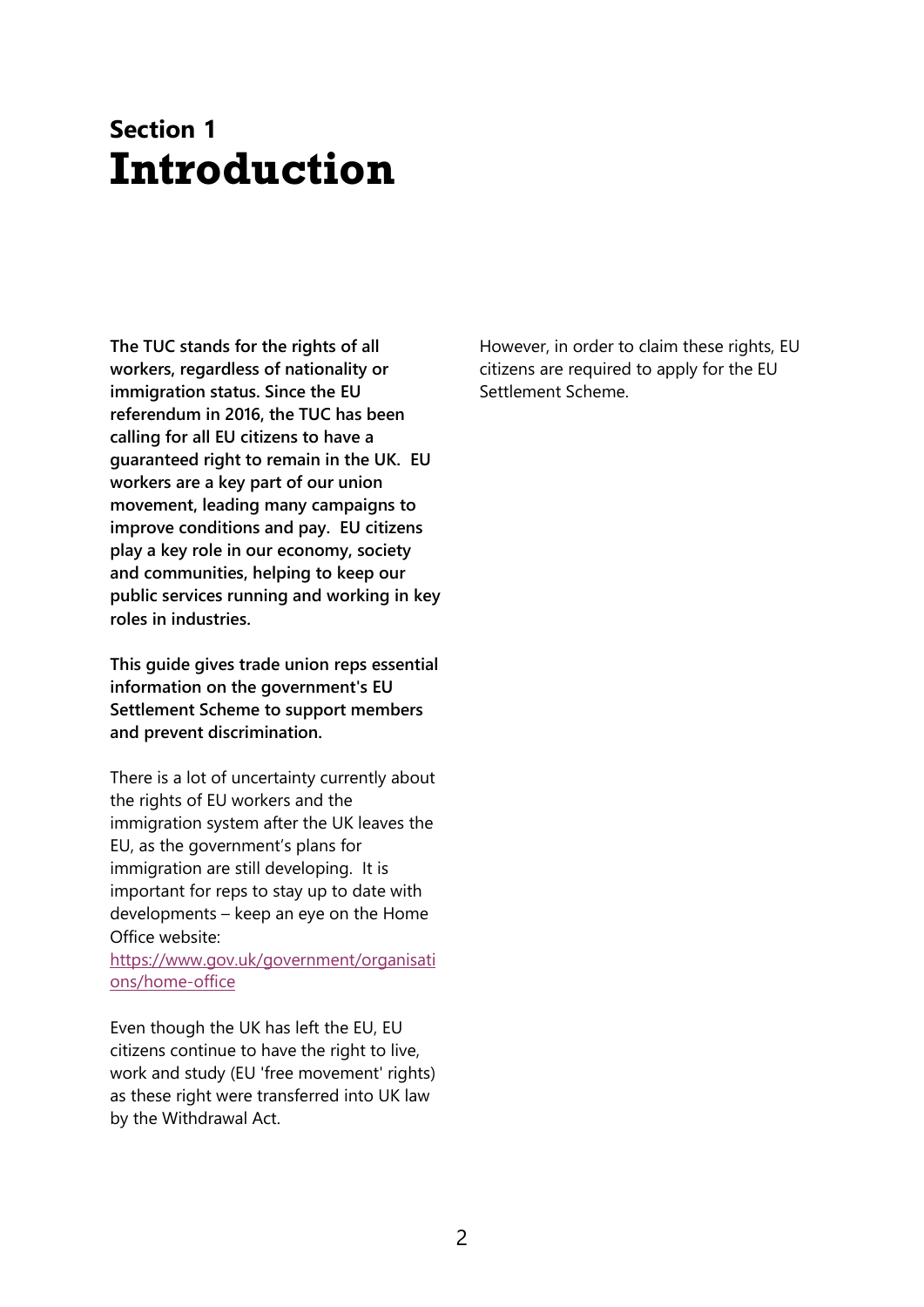# **Section 2 EU Settlement Scheme**

#### What is the EU Settlement Scheme?

The EU Settlement Scheme allows EU citizens to apply for 'settled status' which grants the right to permanent residence in the UK.

*Note: Settled status can be lost if holders of this status spend longer than 5 years outside the UK.*

#### What is 'pre-settled' status?

Those not deemed eligible for settled status receive 'pre-settled status'. Pre-settled status grants the right to remain in the UK for 5 years. After those with pre-settled status have been in the UK for 5 years continuously (ie, with no gap of more than 6 months in a 12-month period), they can apply for settled status. However, there is no guarantee this application will be successful.

*Note: Pre-settled status can be lost if holders of this status spend more than 2 years outside the UK.*

#### When is the deadline?

EU citizens have until June 2021 to apply for settled status.

#### Who can apply for the EU settlement scheme?

- EU citizens who have been living in the UK before 31 December 2020.
- Family members of UK citizens
- Close family members of EU citizens who arrive in the UK before March 2022

### Can dual nationals apply?

No. Dual citizens of the UK and another EU country cannot apply for the EU Settlement Scheme.

#### How can someone apply for the EU Settlement Scheme?

To make an application, you will need to submit evidence that you have been living continuously in the UK for at least 5 years. Apply online at: [https://www.gov.uk/settled](https://www.gov.uk/settled-status-eu-citizens-families/applying-for-settled-status)[status-eu-citizens-families/applying-for](https://www.gov.uk/settled-status-eu-citizens-families/applying-for-settled-status)[settled-status](https://www.gov.uk/settled-status-eu-citizens-families/applying-for-settled-status)

Local authorities can assist in scanning ID documents – although services can be limited. Find your local centre here: [https://www.gov.uk/id-scan-eu-settlement](https://www.gov.uk/id-scan-eu-settlement-scheme)[scheme](https://www.gov.uk/id-scan-eu-settlement-scheme)

Contact the Home Office advice line for more information on 0300 123 7379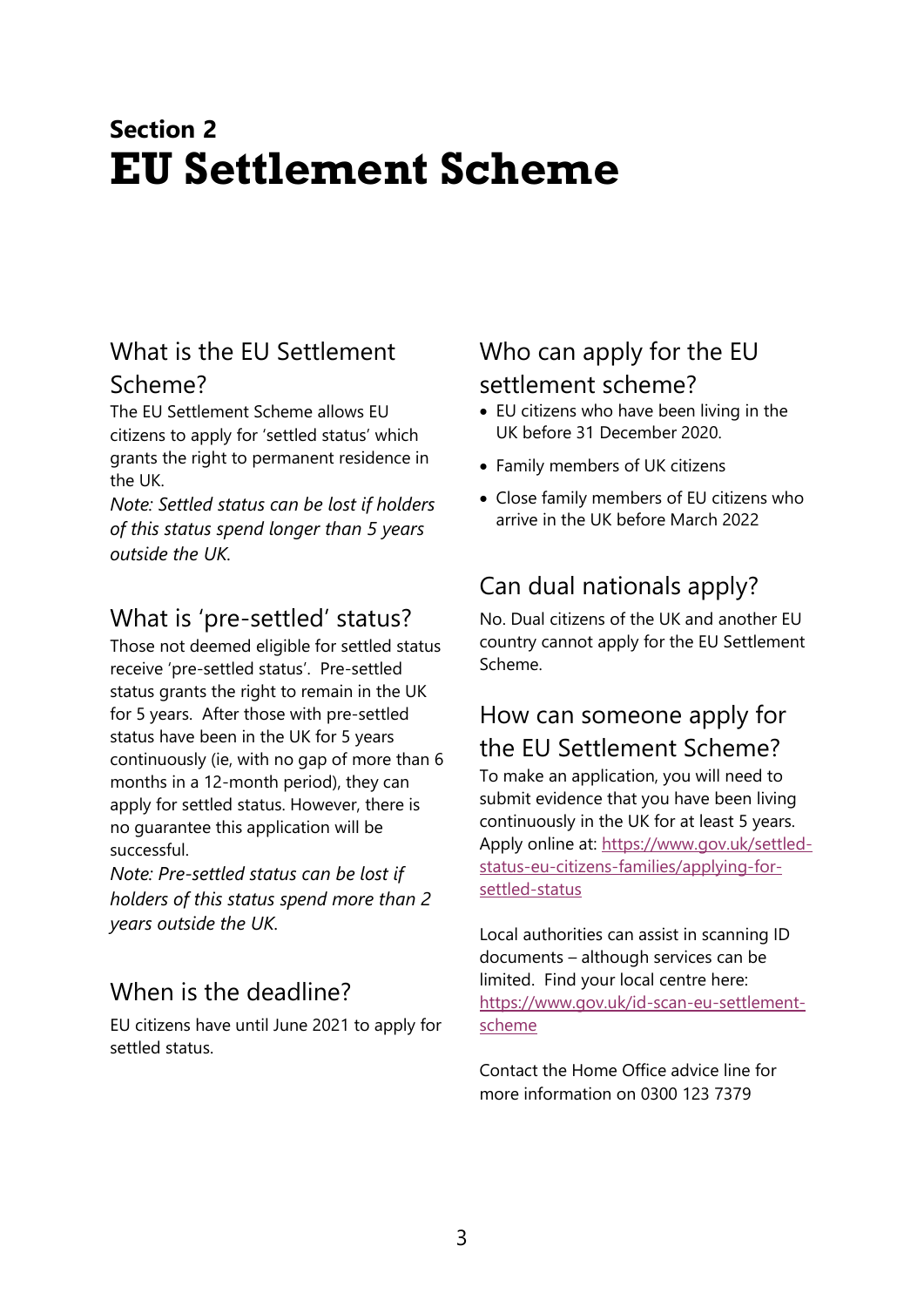Lines are open Monday to Friday (excluding bank holidays), 8am to 8pm Saturday and Sunday, 9:30am to 4:30pm Call charges apply – see here for details: <https://www.gov.uk/call-charges>

#### Do employers have to check whether I have settled status?

No. The government has said employers are not required to check whether existing employees have settled or pre-settled status.

For more information see here:

[https://www.gov.uk/government/publicatio](https://www.gov.uk/government/publications/eu-settlement-scheme-introduction-for-employers/eu-settlement-scheme-introduction-for-employers#right-to-work-checks) [ns/eu-settlement-scheme-introduction-for](https://www.gov.uk/government/publications/eu-settlement-scheme-introduction-for-employers/eu-settlement-scheme-introduction-for-employers#right-to-work-checks)[employers/eu-settlement-scheme](https://www.gov.uk/government/publications/eu-settlement-scheme-introduction-for-employers/eu-settlement-scheme-introduction-for-employers#right-to-work-checks)[introduction-for-employers#right-to-work](https://www.gov.uk/government/publications/eu-settlement-scheme-introduction-for-employers/eu-settlement-scheme-introduction-for-employers#right-to-work-checks)[checks](https://www.gov.uk/government/publications/eu-settlement-scheme-introduction-for-employers/eu-settlement-scheme-introduction-for-employers#right-to-work-checks)

Employers are only required to check the immigration status of workers when they are employed, transferred under TUPE, or where a temporary leave to remain is due to expire.

Seek legal advice for further information. Check if your union has existing provision to access immigration legal advice. You can also check on the Law Society's solicitor search for immigration legal advisors at: <https://solicitors.lawsociety.org.uk/>

Trade union-friendly accredited immigration legal advisors include the Joint Council for the Welfare of Immigrants - see: <https://www.jcwi.org.uk/legal-advice>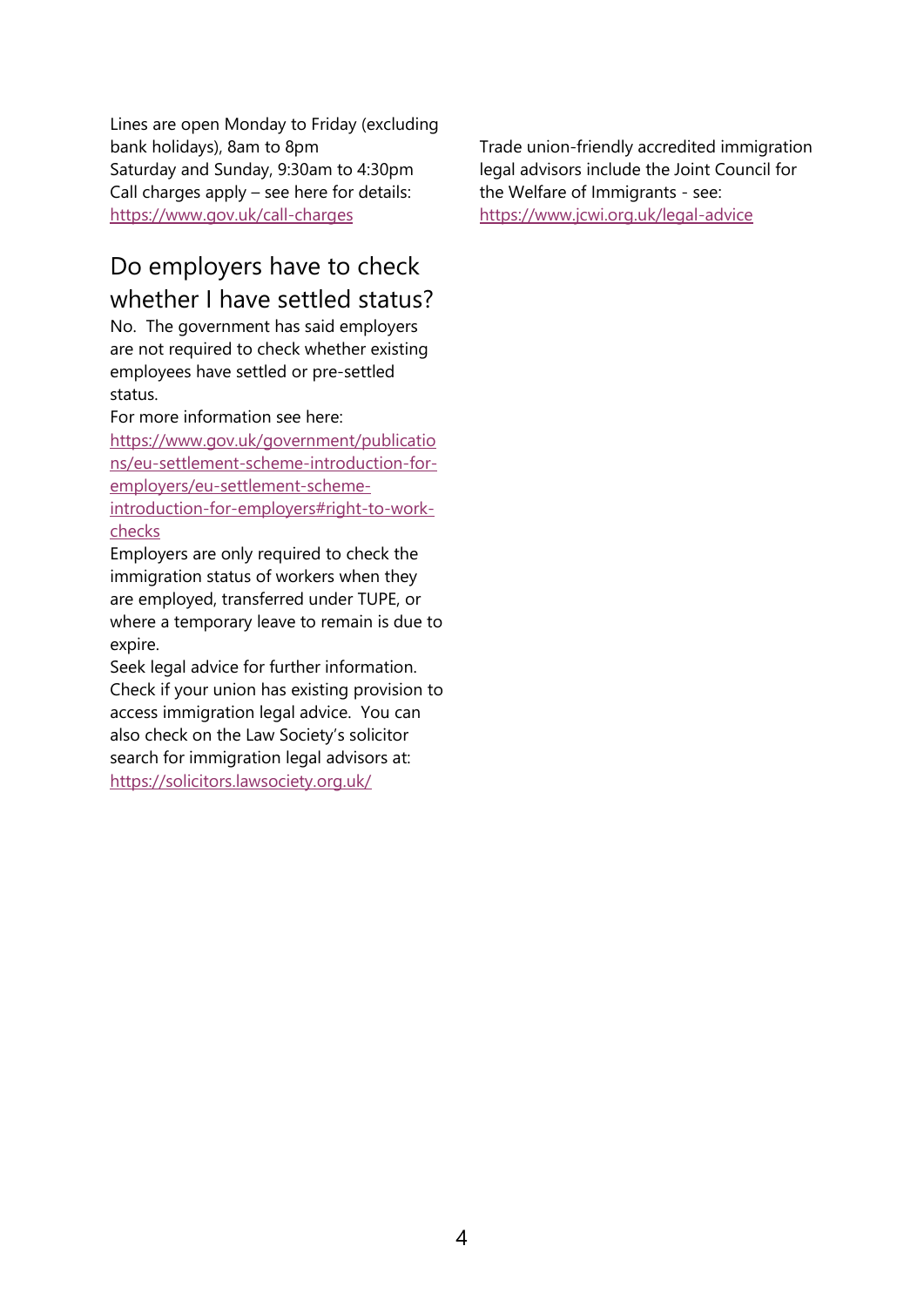## Section 3 What reps can do

#### **Negotiate**

Negotiation is the most valuable tool you have available for protecting people's rights. This section outlines a number of issues that might affect EU members rights and what actions you can take to minimise the problems they may face in the coming months. In workplaces with recognition, unions should negotiate an agreement with employers that:

- the employer will not check whether existing EU workers have settled status or carry out other immigration document checks above those required by the law
- the employer will take all necessary steps to avoid any form of unlawful discrimination in carrying out document checks on workers
- workers will be provided with contracts that they can use as evidence of their residency in the UK if they need them for their application for the EU settlement scheme
- the employer will raise awarness of the EU settlement scheme to workers up to the June 2021 deadline
- the employer will support legal costs arising from workers applying for the EU settlement status scheme
- workers will be granted time off to make their application for the EU settlement scheme and attend any appointments involved in this process
- documents will not be withheld by the employer for long enough to make copies, recommended by the Home Office to be no longer than 24 hours
- any correspondence between the employer and the Home Office will only be entered into with the consent of the worker concerned.

#### Build solidarity

When workers come together they have more power to resist employers that try to discriminate, victimise or divide workers. Preventing employers from discriminating against workers from other countries will also make it harder for them to discriminate or exploit UK workers.

Try to build a campaign that connects UK and non-UK workers in your workplace. You could organise a briefing for all workers explaining what the union will do to support workers with concerns about their immigration status and prevent them being discriminated against.

You can find more techniques to build solidarity between workers in the TUC's enote 'Supporting vulnerable workers' here: [https://www.tuceducation.org.uk/course/vie](https://www.tuceducation.org.uk/course/view.php?id=1559) [w.php?id=1559](https://www.tuceducation.org.uk/course/view.php?id=1559)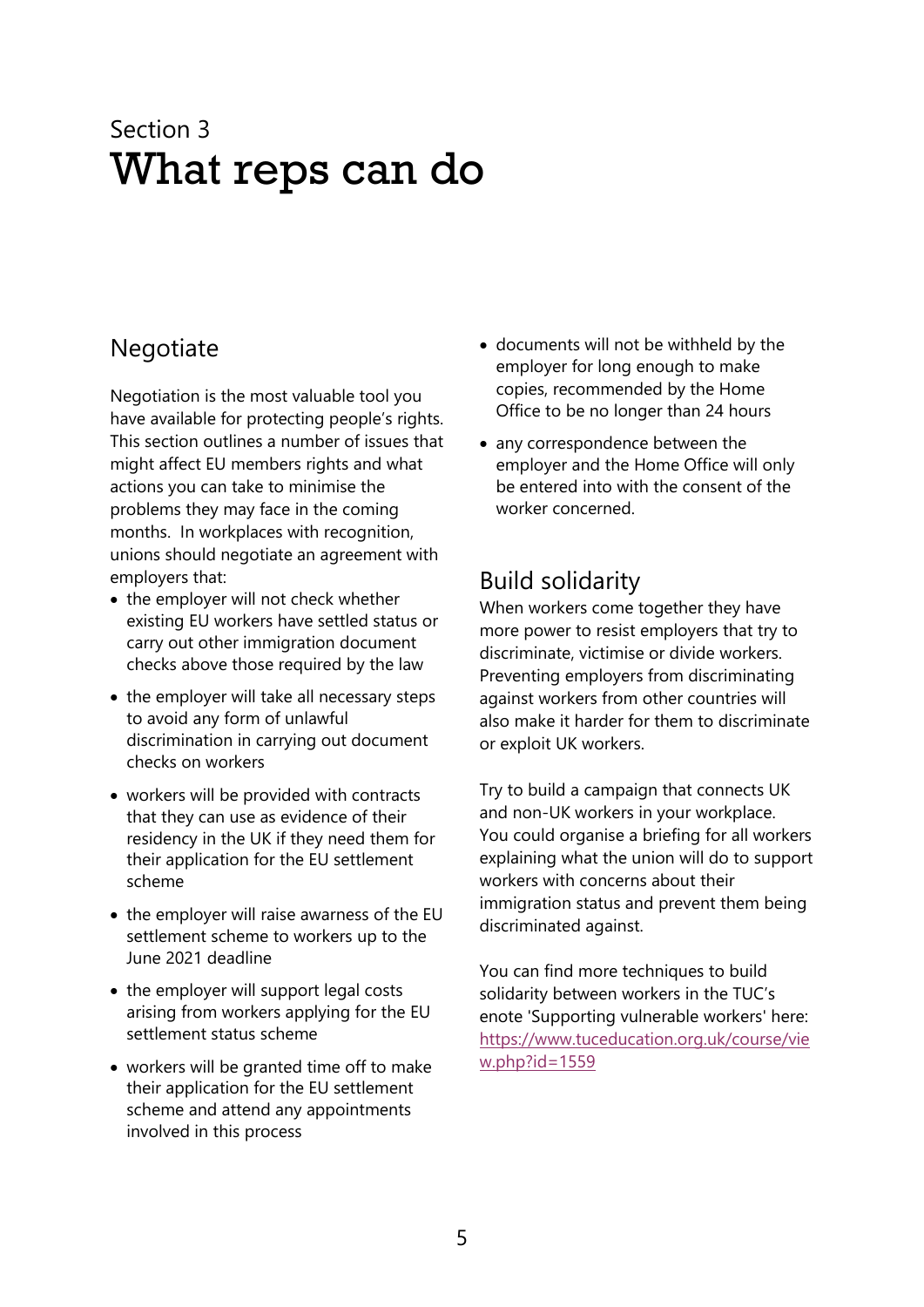#### Stay up to date

As policy and rules on immigration post-Brexit is still in development, it is important for reps to stay up to date with developments.Keep an eye on the Home Office website:

[https://www.gov.uk/government/organisati](https://www.gov.uk/government/organisations/home-office) [ons/home-office](https://www.gov.uk/government/organisations/home-office)

#### Advice to members

Reps should emphasise to members the importance of seeking legal advice at the earliest possible opportunity.

[By law,](https://www.gov.uk/government/publications/how-to-become-a-regulated-immigration-adviser/how-to-become-a-regulated-immigration-adviser) only those who are registered as immigration advisors can give advice about immigration applications. It is very important, therefore, that you do not attempt to advise workers yourself on how to make an application for settled status or how to address problems they may encounter in the process.

Check if your union has existing provision to access immigration legal advice. You can refer members to trade union-friendly accredited immigration legal advisors such as the Joint Council for the Welfare of Immigrants or check on the Law Society's solicitor search for immigration legal advisors at:

<https://solicitors.lawsociety.org.uk/>

#### *Other problems*

If EU citizens in your workplace start to be treated differently by your employer for example having problems with their contract or being dismissed or discriminated against reps should refer members promptly to their full-time officer, region or headquarters for advice.

#### Support the TUC's campaign

The TUC is campaigning to highlight concerns with the EU settlement scheme and for all EU citizens to have permanent status in the UK and their rights at work respected (see Section 4). The TUC is also calling for all workers, regardless of immigration status, to be able to enforce their rights at work. Speak to your union about how you can

support this campaign.

Read more about the TUC's campaign to build solidarity at work, end the hostile environment and defend the rights of migrant workers see the TUC's report 'Building Solidarity, Stopping Undercutting' here: [https://www.tuc.org.uk/research](https://www.tuc.org.uk/research-analysis/reports/building-solidarity-stopping-undercutting)[analysis/reports/building-solidarity](https://www.tuc.org.uk/research-analysis/reports/building-solidarity-stopping-undercutting)[stopping-undercutting](https://www.tuc.org.uk/research-analysis/reports/building-solidarity-stopping-undercutting)

For more information contact Rosa Crawford, TUC Policy Officer at [rcrawford@tuc.org.uk](mailto:rcrawford@tuc.org.uk)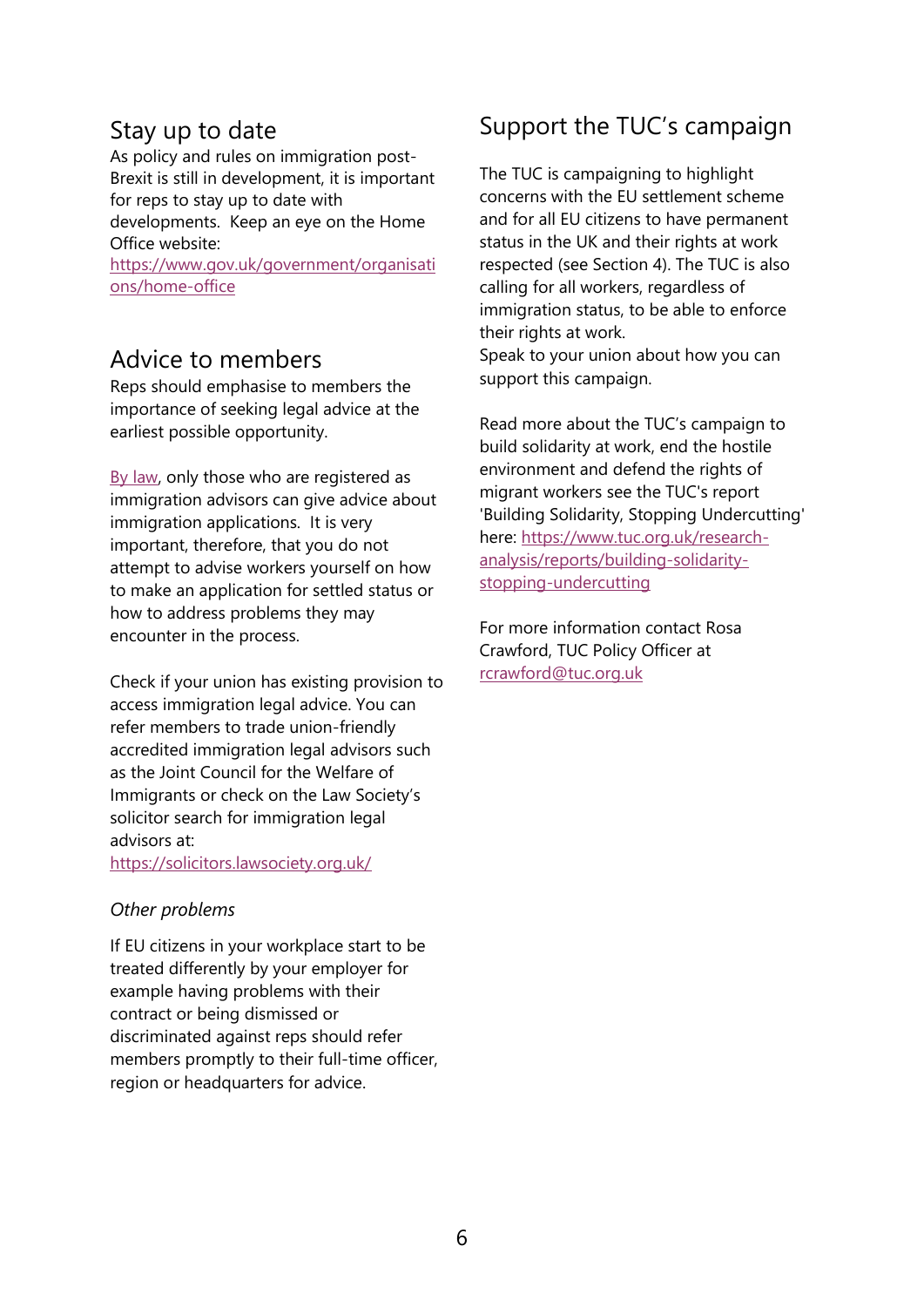# **Section 4 Trade union concerns about the EU settlement scheme**

Since the outcome of the Brexit referendum, the TUC has been calling for all EU citizens to have the permanent right to remain. The TUC has been engaging with MPs, MEPs, civil society campaign groups and Home Office officials to raise a number of concerns with the EU Settlement Scheme. Key concerns are listed below.

### Risks of losing legal status

As individuals have to apply to the scheme rather than being automatically granted the right to permanent residency and evidence to prove this right - the government created the risk that EU citizens will be refused settled status. Those refused settled status are at risk of losing their legal status in the country. Those in precarious jobs are particularly at risk of refused settled status as they are less likely to have evidence of five years continuous residency that is required to obtain settled status. Such workers often do not have contracts of employment and may not have rental contracts or bank accounts to provide as evidence.

#### Increased risk of discrimination and dismissal

While the government has stated that EU citizens will not have to prove they have obtained settled status until after June 2021, it is likely that some employers will go beyond the legal requirements and ask for

workers to prove they have settled status. There is a risk that employers may dismiss workers or take advantage of who cannot prove their immigration status - for example threatening to report such workers to the Home Office if they raise concern about low pay or poor conditions . Unions have long experience of bad employers exploiting workers who do not have secure immigration status.

#### Inaccessibility

The application process is largely digital with a paper-based application only available on request. The application form is also only available in English with an advice line provided in different languages. The TUC is concerned that those who are not proficient in English and do not have access to computers or smartphones will be disadvantaged in the application process. This is particularly likely to disadvantage lower income workers who are already marginalised.